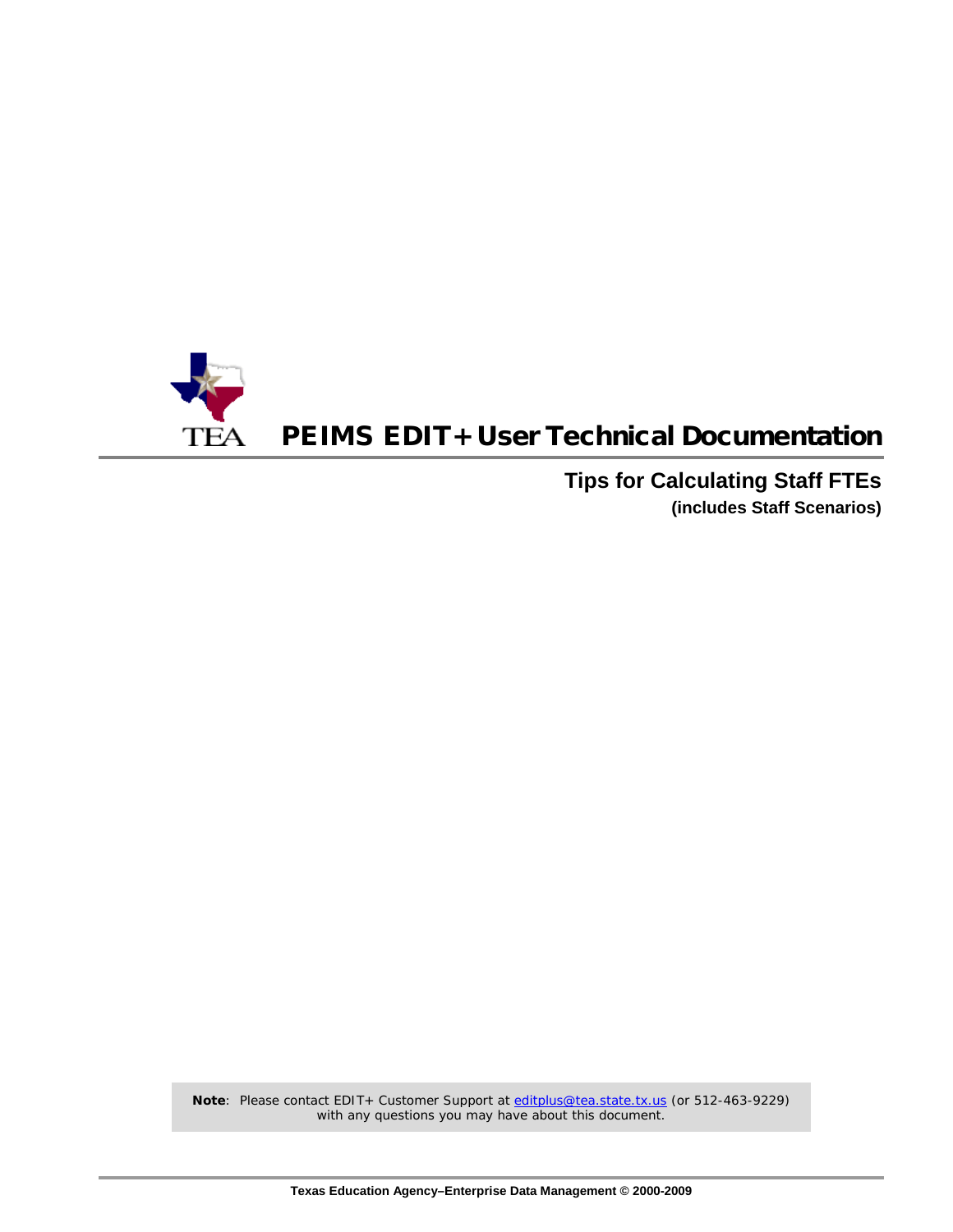*Full-Time Equivalents (FTEs) measure the extent to which a person (or responsibility) occupies a full-time position and are calculated for each staff member reported through PEIMS. FTE values are used in various staff reports as well as input to the Budget and Actual financial allocation process.*

| <b>Types of Staff</b><br><b>Members</b>    | Each staff member reported through PEIMS can be categorized as one of four types:                                                                                                                                                                                                 |
|--------------------------------------------|-----------------------------------------------------------------------------------------------------------------------------------------------------------------------------------------------------------------------------------------------------------------------------------|
|                                            | Type 1 – Auxiliary staff members reported without responsibility records.<br>$\bullet$                                                                                                                                                                                            |
|                                            | Type 2 - Non-instructional staff members reported with responsibility<br>records that have non-instructional role-ids.                                                                                                                                                            |
|                                            | Type 3 - Instructional staff members reported with responsibility records<br>$\bullet$<br>that have instructional role-ids.                                                                                                                                                       |
|                                            | Type $4$ – Staff members who are a mixture of Types 2 and 3 above; those<br>$\bullet$<br>who have both instructional and non-instructional responsibilities.                                                                                                                      |
| <b>Types of FTE</b><br><b>Calculations</b> | There are two types of FTE calculations:                                                                                                                                                                                                                                          |
|                                            | <b>Employee FTE</b><br>$\bullet$                                                                                                                                                                                                                                                  |
|                                            | <b>Partial FTE</b>                                                                                                                                                                                                                                                                |
|                                            | All staff members have an Employee FTE calculated using their NUMBER-<br>DAYS-EMPLOYED and PERCENT-DAY-EMPLOYED fields from their 050<br>record.                                                                                                                                  |
|                                            | Types 2, 3, and 4 also have Partial full-time equivalent (Partial FTE) calculated for<br>each reported responsibility. Partial FTE is the portion of time a staff member<br>works on a particular responsibility. It is calculated using the 090 records and the<br>Employee FTE. |
| <b>Employee FTE</b><br><b>Calculation</b>  | Two cases apply:                                                                                                                                                                                                                                                                  |
|                                            | If the number of days employed is equal to or greater than 187, then                                                                                                                                                                                                              |
|                                            | Employee FTE = Percent-Day-Employed<br>100                                                                                                                                                                                                                                        |
|                                            | If the number of days employed is less than 187, then                                                                                                                                                                                                                             |
|                                            | Employee FTE = $\frac{9}{6}$ Day Employed /100) x (# Days Employed)<br>187                                                                                                                                                                                                        |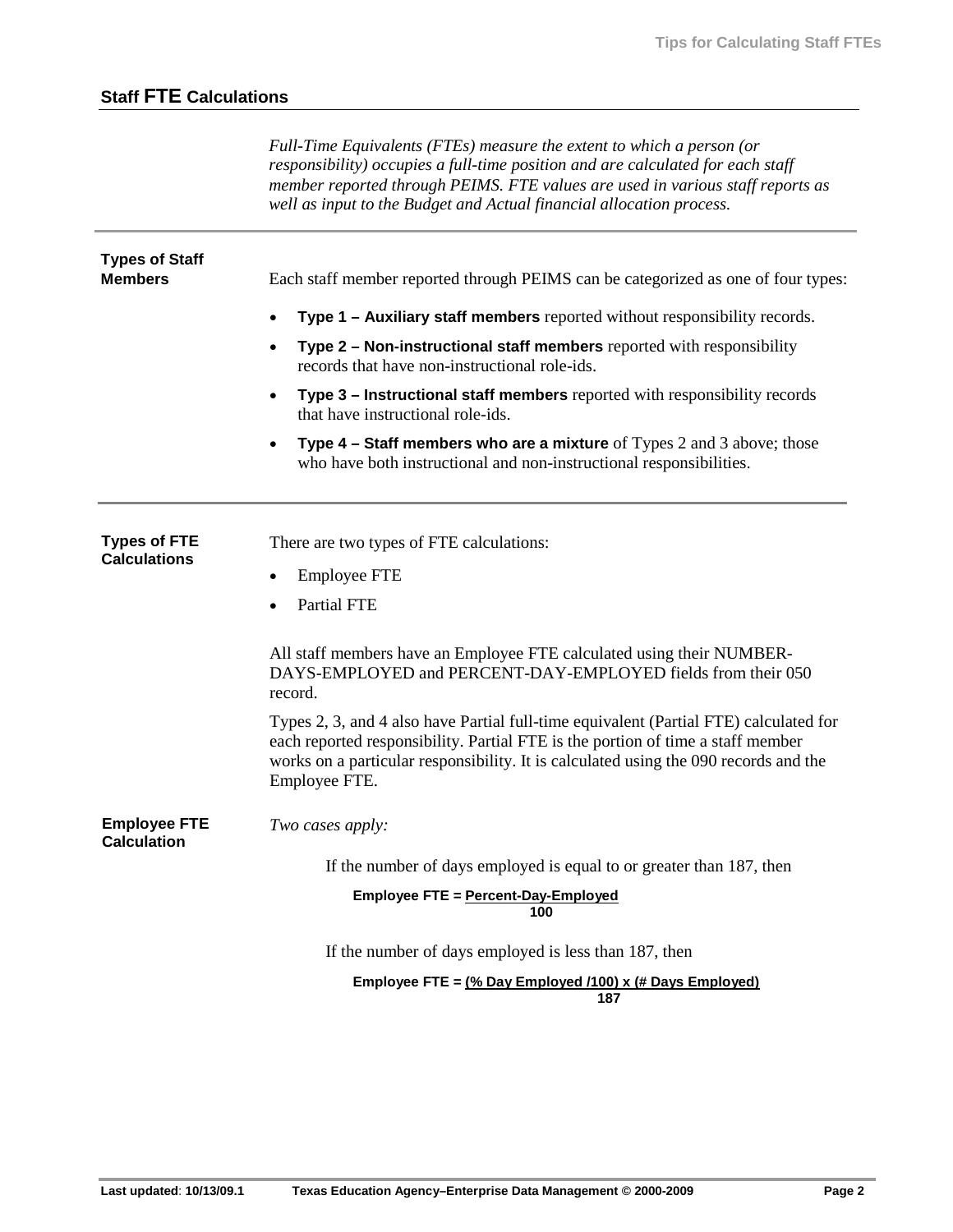### **Partial FTE Calculation**

For those staff reporting responsibility records, the Employee FTE calculated above is then prorated among the reported responsibilities. For those responsibilities reported with minutes, the duration of the responsibility is used.

In the case of responsibilities reported without minutes, 7 hours a day, 5 days a week, 4 weeks a month is assumed for each staff member. Each additional responsibility without times over the standard work times is assumed to be 1 hour each day, 5 days a week, 4 weeks a month.

Each reported responsibility has a Partial FTE calculated. This calculation is different depending on the presence or absence of responsibility records with times and, if present, on the role of each responsibility record.

For each type of staff member, calculations are as follows:

#### **Type 1 – Auxiliary / No Responsibility Records Reported**

Only an Employee FTE is calculated. These staff members are included in district-level reports *only*. Campus-level reports *do not* include any FTE for this type of staff member.

**Note:** The sum of campus FTEs does *not* equal the district FTEs.

### **Type 2 – Non-instructional Staff Members**

Partial FTE is allocated equally over the number of responsibility records reported.

**Example**: If three responsibility records are reported for Jane Jones with ROLE-IDs of 003, 008, and 013, and her PERCENT-DAY-EMPLOYED is 100, each responsibility record has a Partial FTE of .3333. If Jane's PERCENT-DAY-EMPLOYED is 50, each responsibility record in the same situation has a Partial FTE of .1667 (.50/3).

### **Type 3 – Instructional Staff Members**

Partial FTE is calculated by allocating the Employee FTE to each responsibility record according to the amount of time indicated by the MONTHLY-MINUTES. The total duration is calculated by adding the times for each individual responsibility. The Partial FTE for each responsibility is the time for the individual record divided by the total time for the individual, which is then multiplied by their Employee FTE.

**Note:** Adult Basic Education responsibilities (Service ID = SR000006,  $SR000009$  and/or Pop Serv = 8) are not included in the calculations for Partial FTE.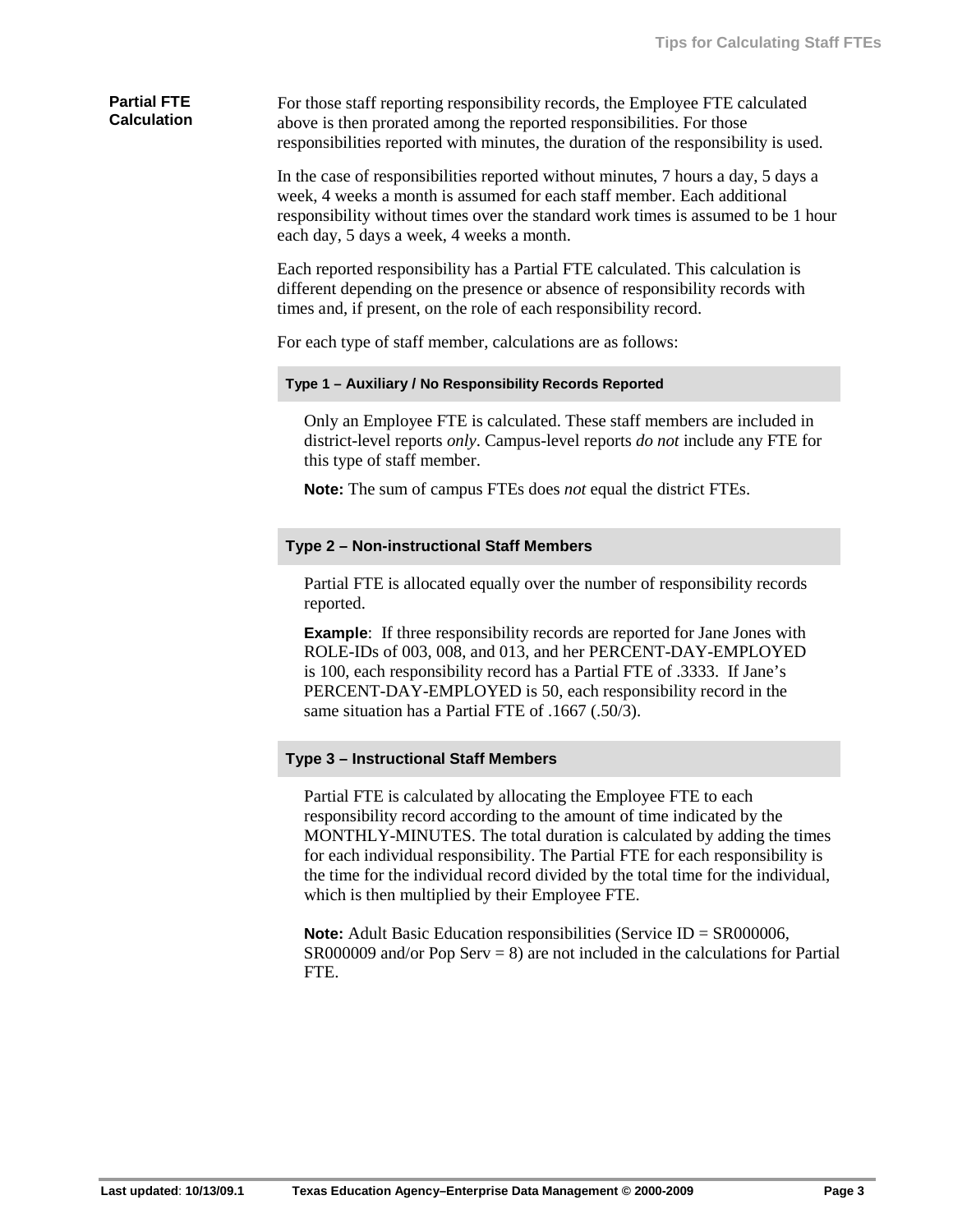| (1)<br><b>Employee FTE</b> | (2)<br><b>MONTHLY-MINUTES</b> | (3)<br>Partial FTE $=$<br>$[(2) / Total Minutes] * (1)$ |
|----------------------------|-------------------------------|---------------------------------------------------------|
| 1.0                        | 300 minutes                   | $=$ 300/2980 = .1007 $*$ 1.0 = .1007                    |
| 1.0                        | 880 minutes                   | $= 880/2980 = .2953 * 1.0 = .2953$                      |
| 1.0                        | 1800 minutes                  | $= 1800/2980 = .6040 * 1.0 = .6040$                     |
| Total                      | 2980 minutes                  | $= 1.0000$                                              |

### **Example: Type 3 with Three Responsibility Records and Employee FTE of 1.0**

### **Example: Type 3 with Three Responsibility Records and Employee FTE of 0.5**

| (1)<br><b>Employee FTE</b> | (2)<br><b>MONTHLY-MINUTES</b> | (3)<br>Partial FTE $=$<br>$[(2)$ / Total Minutes] $*$ (1) |
|----------------------------|-------------------------------|-----------------------------------------------------------|
| 0.5                        | 300 minutes                   | $=$ 300/2980 = .1007 $*$ 0.5 = .0503                      |
| 0.5                        | 880 minutes                   | $= 880/2980 = .2953 * 0.5 = .1477$                        |
| 0.5                        | 1800 minutes                  | $= 1800/2980 = .6040 * 0.5 = .3020$                       |
| Total                      | 2980 minutes                  | $= 0.5$                                                   |

### **Type 4 – Mixture of Types 2 and 3**

If a staff member has a mixture of classroom/instructional and nonclassroom/non-instructional responsibilities, the classroom responsibilities are calculated first using the method discussed above. Then the total classroom duration is compared to 8400 minutes (7 hours per day x 5 days per week x 4 weeks per month). Each Type 4 staff member falls into one of two cases: (1) The total classroom duration is less than 8400 minutes, or (2) the total classroom duration is greater than or equal to 8400 minutes.

**Case 1:** If the total classroom duration is less than 8400, the amount of time between the total classroom duration and 8400 is divided equally among the nonclassroom responsibilities. The Partial FTE for the classroom records is calculated by dividing the duration for each record by 8400.

**Case 2:** If the total classroom duration is equal to or greater than 8400 minutes, non-classroom responsibilities are each assumed to have a duration of 1200 minutes (1 hour per day x 5 days per week x 4 weeks per month) and are added to the classroom responsibilities to compute a total duration for that staff member. The Partial FTE for each classroom responsibility is computed by dividing the duration for the record by the adjusted total duration. The Partial FTE for each non-classroom responsibility is computed by dividing the assumed 1200 minutes by the adjusted total duration.

At the conclusion of these calculations each staff member has an Employee FTE and each classroom and non-classroom responsibility record contains a portion of the Employee FTE. The total Partial FTEs of all of the responsibility records for each staff member must sum to the Employee FTE.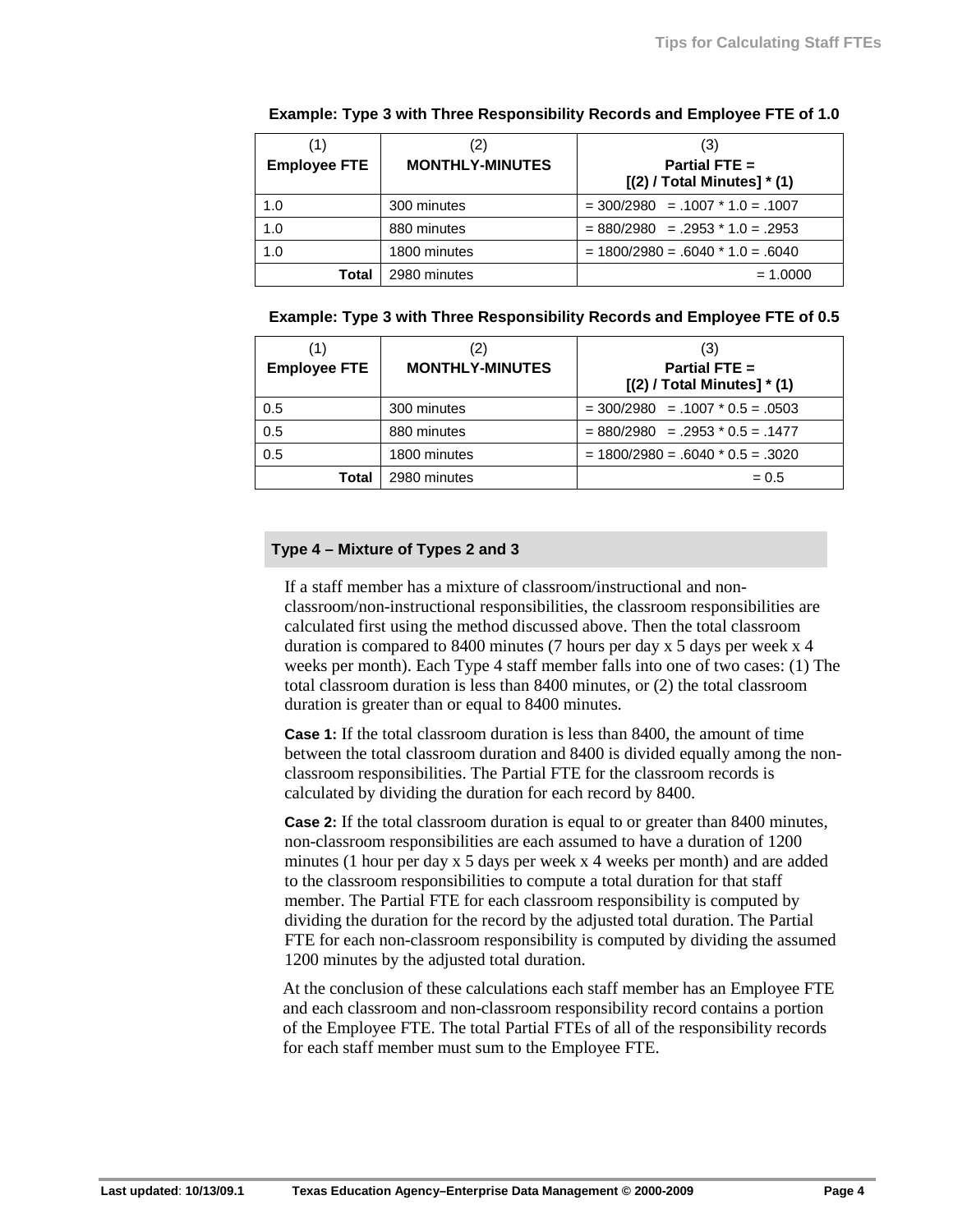| <b>Related</b><br><b>Calculations</b> | In addition to Employee FTE and Partial FTE, several other related calculations are<br>made for reporting purposes and as input to the Budget and Actual financial<br>allocation processes.                                                                                                           |  |  |  |  |  |  |  |  |  |  |  |  |
|---------------------------------------|-------------------------------------------------------------------------------------------------------------------------------------------------------------------------------------------------------------------------------------------------------------------------------------------------------|--|--|--|--|--|--|--|--|--|--|--|--|
|                                       | Two of these related calculations are:                                                                                                                                                                                                                                                                |  |  |  |  |  |  |  |  |  |  |  |  |
|                                       | <b>Partial Time</b>                                                                                                                                                                                                                                                                                   |  |  |  |  |  |  |  |  |  |  |  |  |
|                                       | Partial Base Salary                                                                                                                                                                                                                                                                                   |  |  |  |  |  |  |  |  |  |  |  |  |
|                                       | Partial Time and Partial Base Salary are based on an individual's Staff Type.<br>Following are the fields that are used to calculate Partial Time and Partial Base<br>Salary. These fields are calculated for each responsibility (090) record.                                                       |  |  |  |  |  |  |  |  |  |  |  |  |
| <b>TTIME</b>                          | Total classroom duration, calculated for staff with both classroom and non-<br>classroom responsibilities (Type 4). This is the sum of minutes from<br>responsibilities with classroom/instructional role-ids.                                                                                        |  |  |  |  |  |  |  |  |  |  |  |  |
| <b>PTIME</b>                          | Calculated Partial Time based upon the individual's staff type as defined in the<br><b>FTE Calculation Process.</b>                                                                                                                                                                                   |  |  |  |  |  |  |  |  |  |  |  |  |
| <b>MINUTES</b>                        | Number of minutes for a responsibility, calculated for staff with both classroom<br>and non-classroom responsibilities (Type 4).                                                                                                                                                                      |  |  |  |  |  |  |  |  |  |  |  |  |
|                                       | For classroom responsibilities, this field is the same as<br>$\bullet$<br>MONTHLY_MINUTES from the 090 record.                                                                                                                                                                                        |  |  |  |  |  |  |  |  |  |  |  |  |
|                                       | For non-classroom responsibilities, calculated value using the following<br>$\bullet$<br>guidelines:                                                                                                                                                                                                  |  |  |  |  |  |  |  |  |  |  |  |  |
|                                       | If total classroom duration $< 8400$ , this field is calculated as $(8400 -$<br>$\circ$<br>TTIME) / RECSNONINSTR.                                                                                                                                                                                     |  |  |  |  |  |  |  |  |  |  |  |  |
|                                       | If total classroom duration $\geq$ 8400, this field is set to 1200 minutes.<br>$\circ$                                                                                                                                                                                                                |  |  |  |  |  |  |  |  |  |  |  |  |
| <b>MINUTESTOTAL</b>                   | Total classroom and non-classroom duration, calculated only for staff with both<br>classroom and non-classroom responsibilities (Type 4).<br>MINUTESTOTAL = Total sum of MINUTES                                                                                                                      |  |  |  |  |  |  |  |  |  |  |  |  |
| <b>RECSNONINSTR</b>                   | Number of non-classroom/non-instructional responsibilities. Calculated for staff<br>with both classroom and non-classroom responsibilities (Type 4). Number of non-<br>classroom responsibilities for this staff member that the non-classroom time is<br>divided across if classroom time $< 8400$ . |  |  |  |  |  |  |  |  |  |  |  |  |
| <b>BASE</b>                           | Total Base Salary, calculated by totaling the staff member's payroll 060 records<br>that have a payroll activity code of '80'.                                                                                                                                                                        |  |  |  |  |  |  |  |  |  |  |  |  |
| <b>PBASEPAY</b>                       | Partial Base Pay. Calculated as BASE x PTIME.                                                                                                                                                                                                                                                         |  |  |  |  |  |  |  |  |  |  |  |  |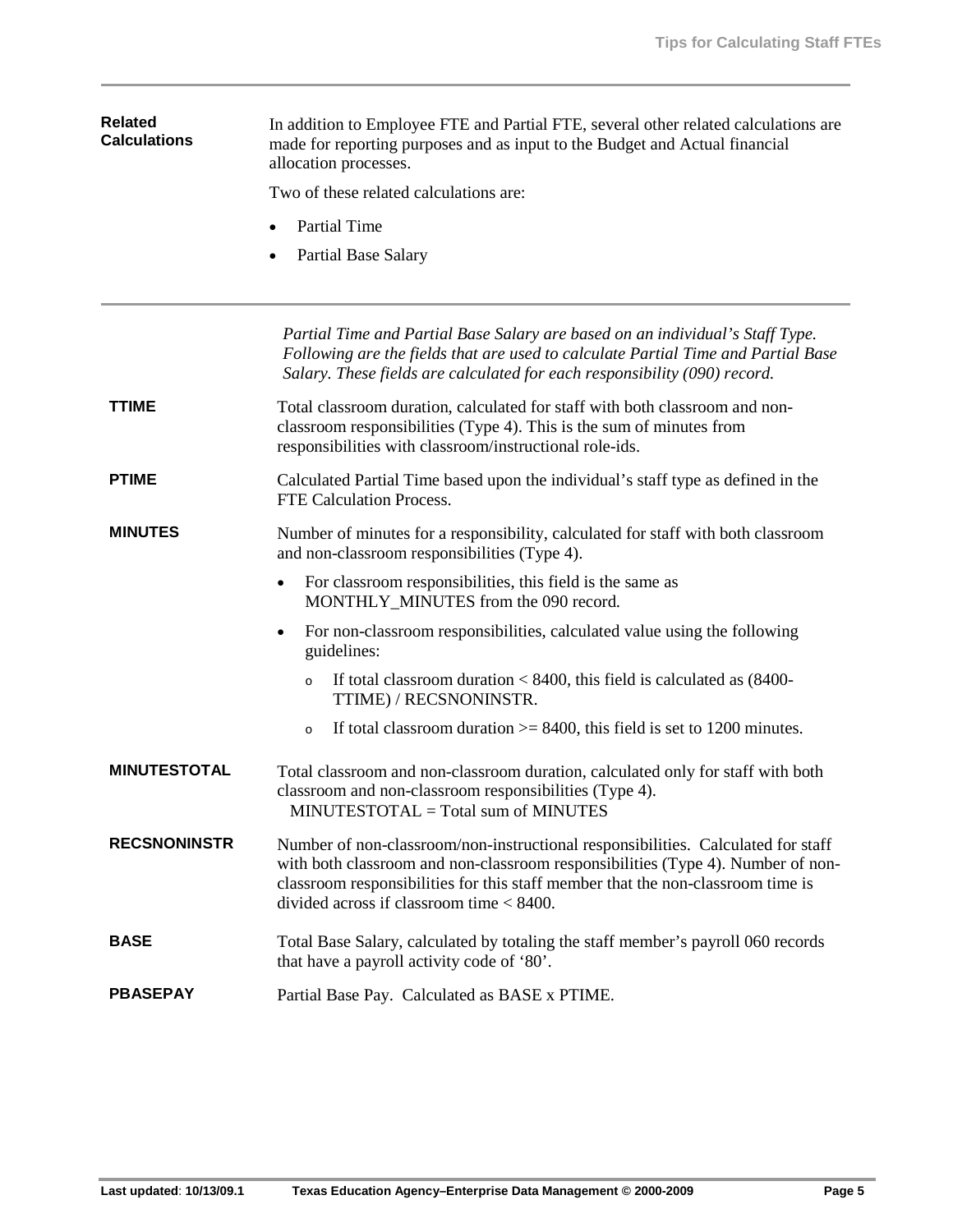| <b>Partial Time</b><br>(PTIME)<br><b>Calculation</b>           | If Staff Type is 3 or 4 and Record Type is 'Instructional', then<br>Partial Time = Minutes for individual responsibility (MINUTES)<br>Total minutes for all responsibilities (MINUTESTOTAL) |  |  |  |  |  |  |  |  |  |  |  |
|----------------------------------------------------------------|---------------------------------------------------------------------------------------------------------------------------------------------------------------------------------------------|--|--|--|--|--|--|--|--|--|--|--|
|                                                                | If Staff Type is 4 and Record Type is 'Non-Instructional', then<br>Partial Time = _(MINUTESTOTAL - TTIME) / RECSNONINSTR<br><b>MINUTESTOTAL</b>                                             |  |  |  |  |  |  |  |  |  |  |  |
|                                                                | If Staff Type is 2, then<br>Partial Time = RECSNONINSTR<br>1                                                                                                                                |  |  |  |  |  |  |  |  |  |  |  |
| <b>Partial Base Salary</b><br>(PBASEPAY)<br><b>Calculation</b> | Partial Base Salary is calculated as total base salary multiplied by partial time for<br>the responsibility.<br><b>Partial Base Salary = BASE x PTIME</b>                                   |  |  |  |  |  |  |  |  |  |  |  |
| <b>Scenarios</b>                                               | The following scenarios provide examples of FTE calculations. They reflect<br>different ways staff data may occur.                                                                          |  |  |  |  |  |  |  |  |  |  |  |
|                                                                | <b>Staff Scenario #1</b> (Type 1) No Responsibility Records                                                                                                                                 |  |  |  |  |  |  |  |  |  |  |  |
|                                                                | <b>Staff Scenario #2</b> (Type 2) Non-Instructional Staff (Full Time)                                                                                                                       |  |  |  |  |  |  |  |  |  |  |  |
|                                                                | <b>Staff Scenario #3</b> (Type 2) Non-Instructional Staff (Part Time)                                                                                                                       |  |  |  |  |  |  |  |  |  |  |  |
|                                                                | <b>Staff Scenario #4</b> (Type 3) Instructional Staff (Full Time)                                                                                                                           |  |  |  |  |  |  |  |  |  |  |  |
|                                                                | <b>Staff Scenario #5</b> (Type 3) Instructional Staff (Part Time)                                                                                                                           |  |  |  |  |  |  |  |  |  |  |  |
|                                                                | <b>Staff Scenario #6</b> (Type 4) Mixture of Types 2 and $3 - Case 1$ (Full Time)                                                                                                           |  |  |  |  |  |  |  |  |  |  |  |
|                                                                | <b>Staff Scenario #7</b> (Type 4) Mixture of Types 2 and $3 - Case 2$ (Full Time)                                                                                                           |  |  |  |  |  |  |  |  |  |  |  |
|                                                                | Staff Scenario #8 (Type 4) Mixture of Types 2 and $3 - Case 3$ (Part Time)                                                                                                                  |  |  |  |  |  |  |  |  |  |  |  |
|                                                                | <b>Staff Scenario #9</b> (Type 4) Mixture of Types 2 and $3 - Case 4$ (Part Time)                                                                                                           |  |  |  |  |  |  |  |  |  |  |  |
|                                                                | <b>Note:</b> There are some additional guidelines that you may find helpful when<br>calculating Staff FTEs and viewing these scenarios.                                                     |  |  |  |  |  |  |  |  |  |  |  |
|                                                                | Total PFTE should equal FTE or be close because of rounding.                                                                                                                                |  |  |  |  |  |  |  |  |  |  |  |
|                                                                | Use four (.0000) decimal places in the calculation for PFTE.                                                                                                                                |  |  |  |  |  |  |  |  |  |  |  |
|                                                                | Do not round your calculations until the final step to ensure no significant                                                                                                                |  |  |  |  |  |  |  |  |  |  |  |

• Do not round your calculations until the final step to ensure no significant data is lost.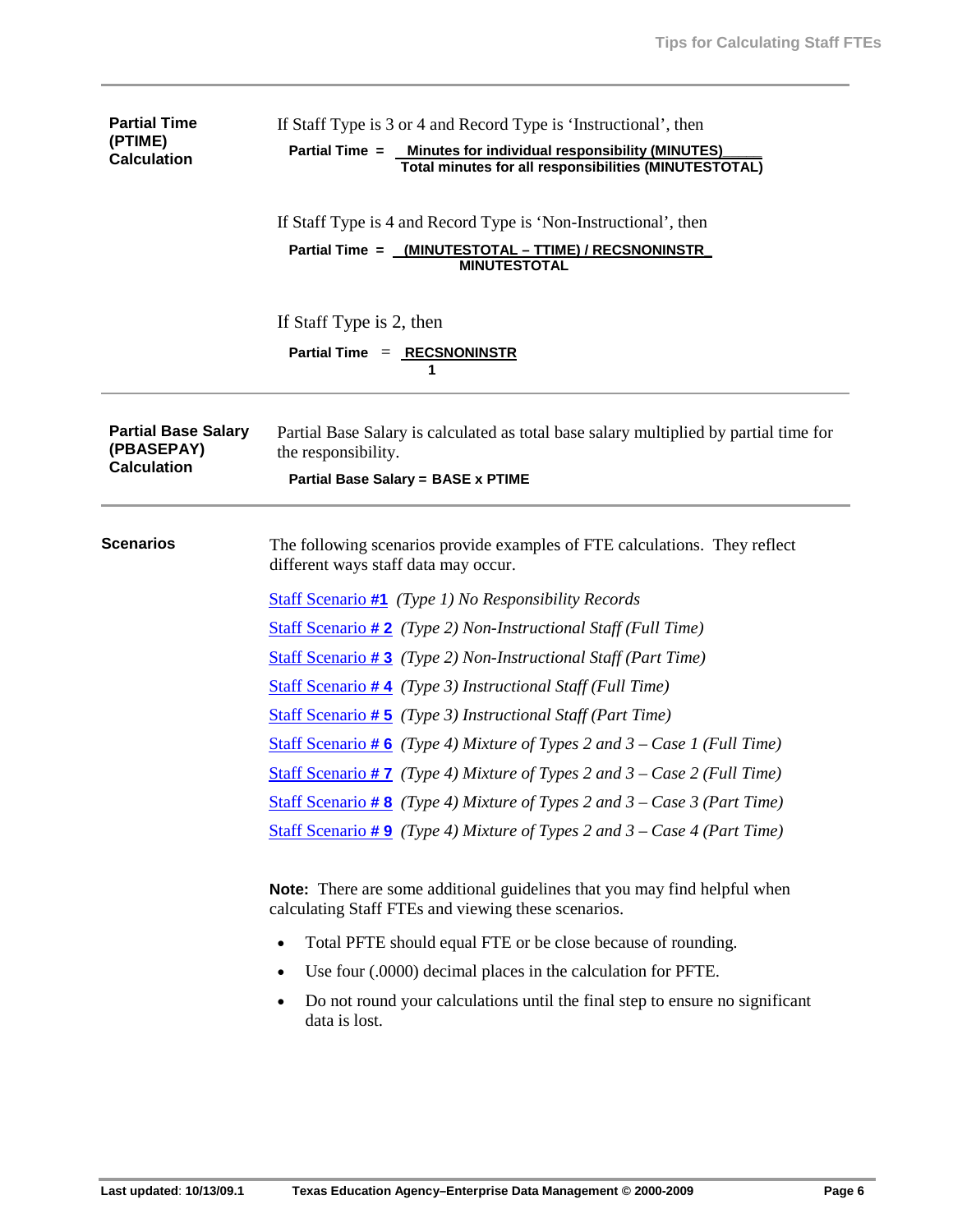# **Staff Scenario #1 – (Type 1) No Responsibility Records**

| Rec<br><b>Type</b><br>Code | <b>District</b><br>ID | Staff ID        | <b>First Name</b> | <b>Middle Name</b> | <b>Last Name</b>   | Genera-<br>tion<br>Code | <b>Sex</b><br>Code | <b>Ethnicity</b><br>Code | <b>Total Years</b><br><b>Prof Exp</b> | <b>Highest Degree</b><br><b>Level Code</b> |
|----------------------------|-----------------------|-----------------|-------------------|--------------------|--------------------|-------------------------|--------------------|--------------------------|---------------------------------------|--------------------------------------------|
| 040                        | 999999                | 123456789       | <b>JOHN</b>       |                    | <b>EXAMPLE</b>     |                         | M                  |                          | 10                                    |                                            |
| Rec                        |                       |                 | Years             | <b>Number</b>      |                    |                         |                    |                          |                                       |                                            |
|                            |                       |                 |                   |                    |                    |                         |                    |                          |                                       |                                            |
| Type                       | <b>District</b>       |                 | <b>Experience</b> | <b>Days</b>        | <b>Percent Day</b> |                         |                    |                          |                                       |                                            |
| Code                       | ID                    | <b>Staff ID</b> | in District       | <b>Employed</b>    | <b>Employed</b>    |                         | <b>FTE</b>         |                          |                                       |                                            |
| 050                        | 999999                | 123456789       | 10                | 187                | 50                 |                         | .50                |                          |                                       |                                            |

| Rec<br>Type | <b>District</b> |                 | <b>Payroll</b><br><b>Activity</b> | <b>Fund</b> | <b>Function</b> | Object | Organi-<br>zation | Fiscal | Program<br>Intent | <b>Pavroll</b> |
|-------------|-----------------|-----------------|-----------------------------------|-------------|-----------------|--------|-------------------|--------|-------------------|----------------|
| Code        | ID              | <b>Staff ID</b> | Code                              | Code        | Code            | Code   | Code              | Year   | Code              | Amount         |
| 060         | 999999          | 123456789       | 80                                | 199         |                 | 6119   | 999               |        | 23                | 11000          |
| 060         | 999999          | 123456789       | 80                                | 199         | 21              | 6129   | 999               |        | 99                | 14000          |
| 060         | 999999          | 123456789       | 80                                | 240         | 41              | 6129   | 999               |        | 99                | 23000          |

**PFTE = 0**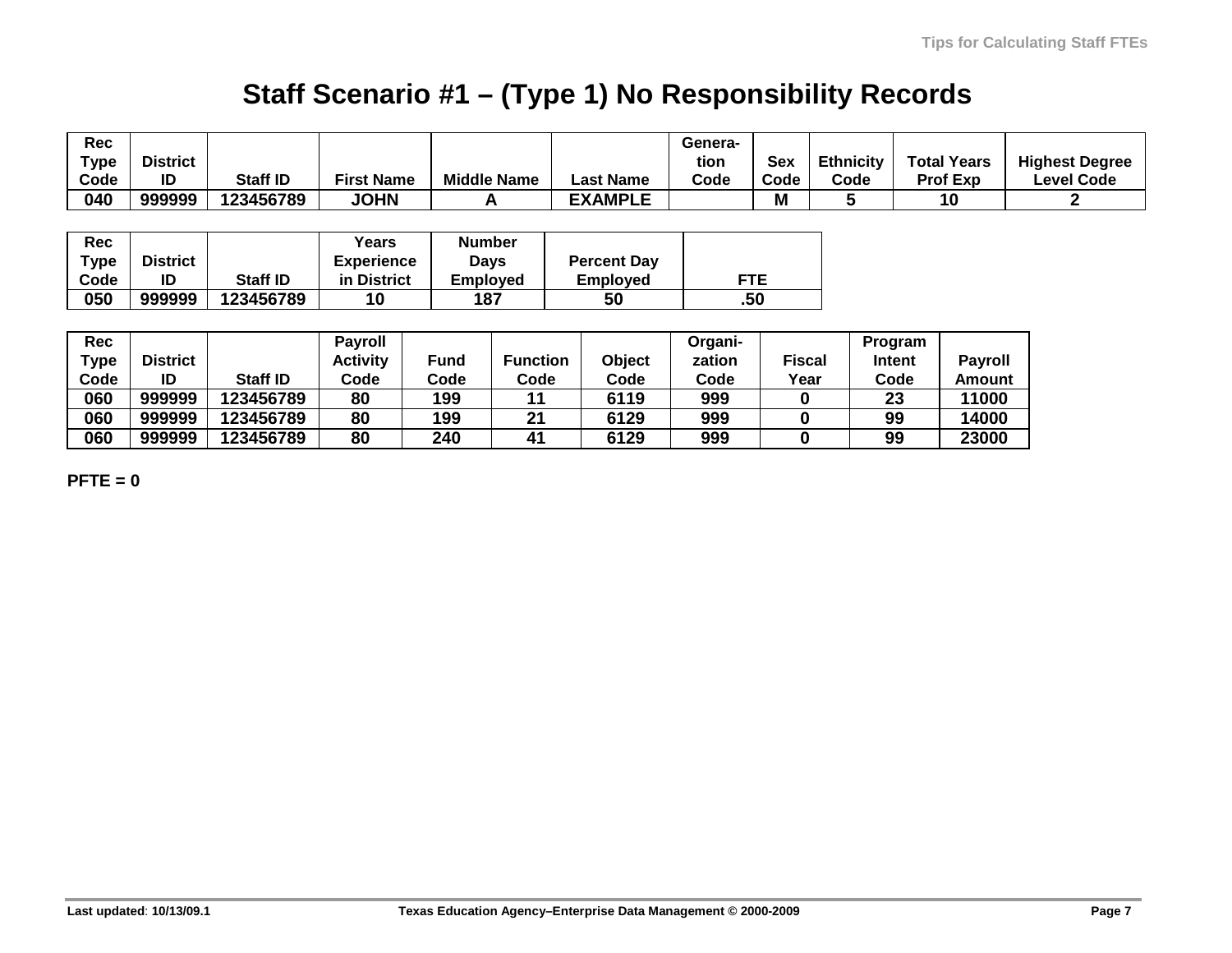# **Staff Scenario #2 – (Type 2) Non-Instructional Staff (Full Time)**

| Rec             |                       |                                                               |                     |      |                    |                   |  |                    | Genera-      |                |                         |                  |                 |                    |                       |
|-----------------|-----------------------|---------------------------------------------------------------|---------------------|------|--------------------|-------------------|--|--------------------|--------------|----------------|-------------------------|------------------|-----------------|--------------------|-----------------------|
| <b>Type</b>     | <b>District</b>       |                                                               |                     |      |                    |                   |  |                    | tion         | <b>Sex</b>     |                         | <b>Ethnicity</b> |                 | <b>Total Years</b> | <b>Highest Degree</b> |
| Code            | ID                    | Staff ID                                                      | <b>First Name</b>   |      | <b>Middle Name</b> |                   |  | <b>Last Name</b>   | Code         | Code           |                         | Code             |                 | <b>Prof Exp</b>    | <b>Level Code</b>     |
| 040             | 999999                | 123456789                                                     | <b>ANN</b>          |      | N                  |                   |  | <b>EXAMPLE</b>     |              | F              |                         |                  |                 | 10                 | $\overline{2}$        |
|                 |                       |                                                               |                     |      |                    |                   |  |                    |              |                |                         |                  |                 |                    |                       |
| Rec             |                       |                                                               | Years               |      |                    |                   |  |                    |              |                |                         |                  |                 |                    |                       |
| <b>Type</b>     | <b>District</b>       |                                                               | <b>Experience</b>   |      | <b>Number Days</b> |                   |  | <b>Percent Day</b> |              |                |                         |                  |                 |                    |                       |
| Code            | ID                    | <b>Staff ID</b>                                               | in District         |      | <b>Employed</b>    |                   |  | <b>Employed</b>    | <b>FTE</b>   |                |                         |                  |                 |                    |                       |
| 050             | 999999                | 123456789                                                     | 10                  |      | 187                |                   |  | 100                |              | 1              |                         |                  |                 |                    |                       |
|                 |                       |                                                               |                     |      |                    |                   |  |                    |              |                |                         |                  |                 |                    |                       |
| <b>Rec</b>      |                       |                                                               | <b>Payroll</b>      |      |                    |                   |  |                    | Organi-      |                |                         |                  | Program         |                    |                       |
| <b>Type</b>     | <b>District</b>       |                                                               | <b>Activity</b>     |      | <b>Fund</b>        | <b>Function</b>   |  | Object             | zation       |                | <b>Fiscal</b>           |                  | Intent          | <b>Payroll</b>     |                       |
| Code            | ID                    | <b>Staff ID</b>                                               | Code                |      | Code               | Code              |  | Code               | Code         |                | Year                    |                  | Code            | <b>Amount</b>      |                       |
| 060             | 999999                | 123456789                                                     | 80                  |      | 199                | $\overline{11}$   |  | 6119               | 999          |                | $\bf{0}$                |                  | $\overline{23}$ | 11000              |                       |
| 060             | 999999                | 123456789                                                     | 80                  |      | 199                | 21                |  | 6129               | 999          |                | $\bf{0}$                |                  | 99              | 14000              |                       |
| 060             | 999999                | 123456789                                                     | 80                  |      | 240<br>41          |                   |  | 6129               | 999          | $\mathbf 0$    |                         |                  | 99              | 23000              |                       |
|                 |                       |                                                               |                     |      |                    |                   |  |                    |              |                |                         |                  |                 |                    |                       |
| <b>Rec</b>      |                       |                                                               |                     |      |                    |                   |  | Multiply each by   |              |                | Instr/                  |                  |                 |                    |                       |
| <b>Type</b>     | <b>District</b>       |                                                               | Campus              | Role |                    |                   |  | <b>Emp FTE</b>     |              | <b>Partial</b> | Non-                    |                  |                 |                    |                       |
| Code            | ID                    | <b>Staff ID</b>                                               | ID                  | ID   |                    | <b>Service ID</b> |  | i.e. 1             |              | <b>FTE</b>     | Instr                   |                  |                 |                    |                       |
| 090             | 999999                | 123456789                                                     | 999999              | 064  | SS013000           |                   |  | $3/1 = .3333 * 1$  |              | .3333          | N                       |                  |                 |                    |                       |
|                 |                       |                                                               | 751                 |      |                    |                   |  |                    |              |                |                         |                  |                 |                    |                       |
| 090             | 999999                | 123456789                                                     | 999999              | 061  | <b>SS005000</b>    |                   |  | $3/1 = .3333 * 1$  |              | .3333          | $\overline{\mathsf{N}}$ |                  |                 |                    |                       |
|                 |                       |                                                               | 001                 |      |                    |                   |  |                    |              |                |                         |                  |                 |                    |                       |
| 090             | 999999                | 123456789                                                     | 999999              | 064  | <b>SS005000</b>    |                   |  | $3/1 = .3333 * 1$  |              | .3333          | N                       |                  |                 |                    |                       |
|                 |                       |                                                               | 001                 |      |                    |                   |  |                    |              |                |                         |                  |                 |                    |                       |
|                 |                       |                                                               |                     |      |                    |                   |  |                    | <b>Total</b> | $\mathbf{1}$   |                         |                  |                 |                    |                       |
| $\overline{OR}$ |                       |                                                               |                     |      |                    |                   |  |                    |              |                |                         |                  |                 |                    |                       |
| Rec             |                       |                                                               |                     |      |                    |                   |  |                    |              |                | Instr/                  |                  |                 |                    |                       |
|                 |                       |                                                               |                     | Role |                    |                   |  |                    |              |                | Non-                    |                  |                 |                    |                       |
| <b>Type</b>     | <b>District</b><br>ID | <b>Staff ID</b>                                               | <b>Campus</b><br>ID |      |                    |                   |  | Multiply each by   |              | <b>Partial</b> |                         |                  |                 |                    |                       |
| Code            |                       |                                                               |                     | ID   | <b>Service ID</b>  |                   |  | <b>Emp FTE</b>     |              | <b>FTE</b>     | Instr                   |                  |                 |                    |                       |
| 090             | 999999                | 123456789                                                     | 999999<br>751       | 064  | SS013000           |                   |  | $2/1 = .50 * 1$    |              | .5000          | N                       |                  |                 |                    |                       |
|                 |                       |                                                               |                     |      |                    |                   |  |                    |              |                | $\overline{\mathsf{N}}$ |                  |                 |                    |                       |
| 090             | 999999                | 123456789                                                     | 999999<br>001       | 061  | <b>SS005000</b>    |                   |  | $2/1 = .50 * 1$    |              | .5000          |                         |                  |                 |                    |                       |
|                 |                       |                                                               |                     |      |                    |                   |  |                    |              |                |                         |                  |                 |                    |                       |
|                 |                       |                                                               |                     |      |                    |                   |  |                    | <b>Total</b> | 1              |                         |                  |                 |                    |                       |
|                 |                       | * Employee ETE is divided evenly between the responsibilities |                     |      |                    |                   |  |                    |              |                |                         |                  |                 |                    |                       |

is divided evenly between the responsibilities.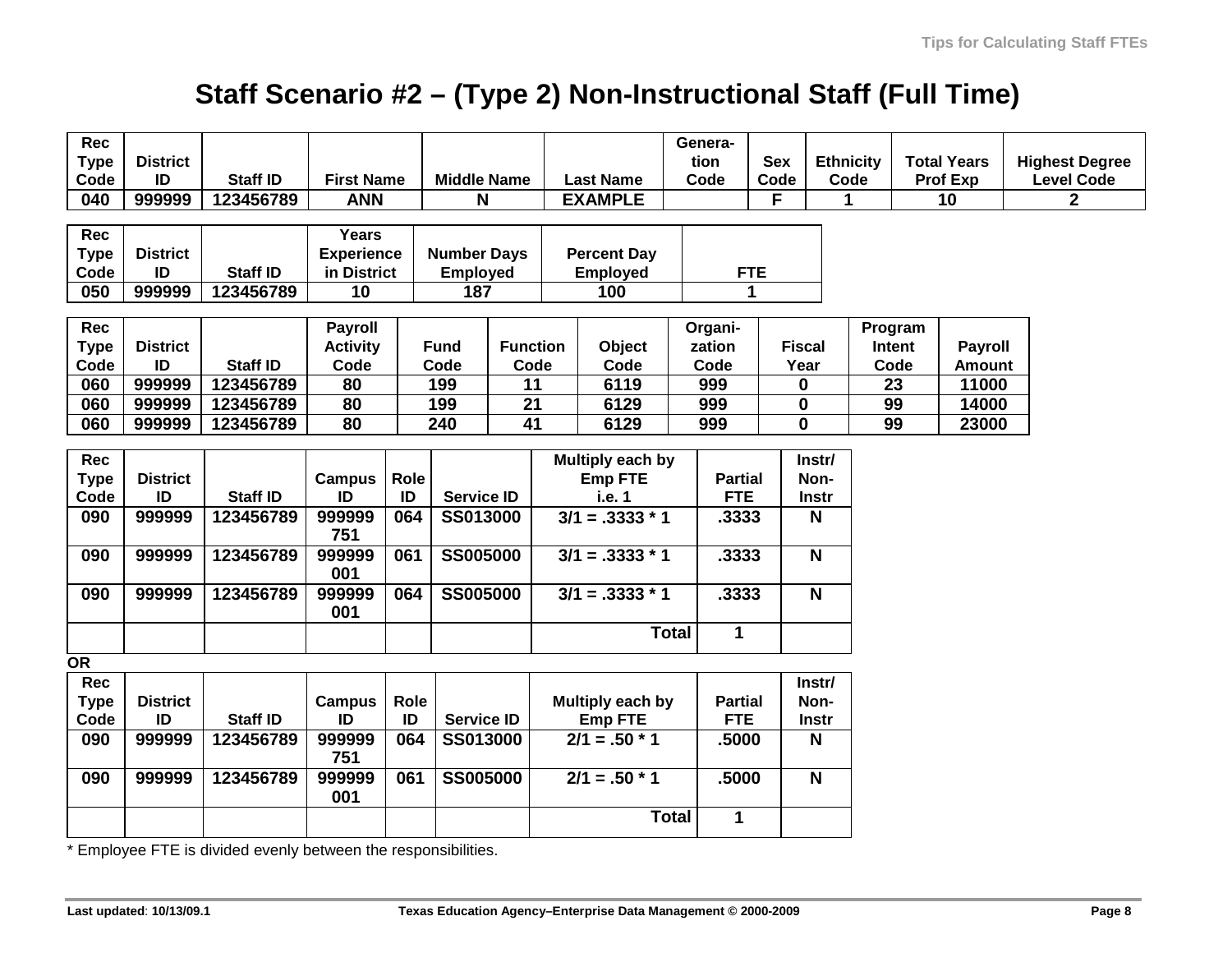## **Staff Scenario #3 – (Type 2) Non-Instructional Staff (Part Time)**

| Rec<br><b>Type</b> | <b>District</b> |                                                                                  |                   |      |                    |                 |                     |                     | Genera-<br>tion | <b>Sex</b>    |                         | <b>Ethnicity</b> |        | <b>Total Years</b> | <b>Highest Degree</b> |
|--------------------|-----------------|----------------------------------------------------------------------------------|-------------------|------|--------------------|-----------------|---------------------|---------------------|-----------------|---------------|-------------------------|------------------|--------|--------------------|-----------------------|
| Code               | ID              | <b>Staff ID</b>                                                                  | <b>First Name</b> |      | <b>Middle Name</b> |                 |                     | <b>Last Name</b>    | Code            | Code          |                         | Code             |        | <b>Prof Exp</b>    | <b>Level Code</b>     |
| 040                | 999999          | 123456789                                                                        | <b>ANOTHER</b>    |      | A                  |                 |                     | <b>EXAMPLE</b>      |                 | M             |                         | $\mathbf{2}$     |        | 10                 | $\mathbf{2}$          |
| Rec                |                 |                                                                                  | Years             |      |                    |                 |                     |                     |                 |               |                         |                  |        |                    |                       |
| <b>Type</b>        | <b>District</b> |                                                                                  | <b>Experience</b> |      | <b>Number Days</b> |                 |                     | <b>Percent Day</b>  |                 |               |                         |                  |        |                    |                       |
| Code               | ID              | <b>Staff ID</b>                                                                  | in District       |      | <b>Employed</b>    |                 | <b>Employed</b>     |                     | <b>FTE</b>      |               |                         |                  |        |                    |                       |
| 050                | 999999          | 123456789                                                                        | 10                |      | $\overline{187}$   |                 |                     | $\overline{50}$     | .50             |               |                         |                  |        |                    |                       |
|                    |                 |                                                                                  |                   |      |                    |                 |                     |                     |                 |               |                         |                  |        |                    |                       |
| Rec                |                 |                                                                                  | <b>Payroll</b>    |      |                    |                 |                     |                     | Organi-         |               |                         | Program          |        |                    |                       |
| <b>Type</b>        | <b>District</b> |                                                                                  | <b>Activity</b>   |      | <b>Fund</b>        | <b>Function</b> |                     | Object              | zation          | <b>Fiscal</b> |                         |                  | Intent | <b>Payroll</b>     |                       |
| Code               | ID              | Staff ID                                                                         | Code              |      | Code               | Code            |                     | Code                | Code            | Year          |                         |                  | Code   | <b>Amount</b>      |                       |
| 060                | 999999          | 123456789                                                                        | 80                |      | 199                | 11              |                     | 6119                | 999             | 0             |                         |                  | 23     | 11000              |                       |
| 060                | 999999          | 123456789                                                                        | 80                |      | 199                | $\overline{21}$ |                     | 6129                | 999             | $\bf{0}$      |                         | 99               |        | 14000              |                       |
| 060                | 999999          | 123456789                                                                        | 80                |      | 240                | 41              |                     | 6129                | 999             | $\bf{0}$      |                         | 99               |        | 23000              |                       |
| Rec                |                 |                                                                                  |                   |      |                    |                 |                     | Multiply each by    |                 |               | Instr/                  |                  |        |                    |                       |
| <b>Type</b>        | <b>District</b> |                                                                                  | Campus            | Role |                    |                 |                     | <b>Emp FTE</b>      | <b>Partial</b>  |               | Non-                    |                  |        |                    |                       |
| Code               | ID              | Staff ID                                                                         | ID                | ID   | <b>Service ID</b>  |                 |                     | i.e. .50            | <b>FTE</b>      |               | Instr                   |                  |        |                    |                       |
| 090                | 999999          | 123456789                                                                        | 999999            | 064  | <b>SS013000</b>    |                 | $3/1 = .3333 * .50$ |                     | .1667           |               | N                       |                  |        |                    |                       |
|                    |                 |                                                                                  | 751               |      |                    |                 |                     |                     |                 |               |                         |                  |        |                    |                       |
| 090                | 999999          | 123456789                                                                        | 999999<br>001     | 061  | <b>SS005000</b>    |                 |                     | $3/1 = .3333 * .50$ | .1667           |               | $\overline{\mathsf{N}}$ |                  |        |                    |                       |
| 090                | 999999          | 123456789                                                                        | 999999<br>001     | 064  | <b>SS005000</b>    |                 |                     | $3/1 = .3333 * .50$ | .1657           |               | $\mathbf N$             |                  |        |                    |                       |
|                    |                 |                                                                                  |                   |      |                    |                 |                     | <b>Total</b>        | .50             |               |                         |                  |        |                    |                       |
| <b>OR</b>          |                 |                                                                                  |                   |      |                    |                 |                     |                     |                 |               |                         |                  |        |                    |                       |
| <b>Rec</b>         |                 |                                                                                  |                   |      |                    |                 |                     |                     |                 |               | Instr/                  |                  |        |                    |                       |
| <b>Type</b>        | <b>District</b> |                                                                                  | <b>Campus</b>     | Role |                    |                 |                     | Multiply each by    | <b>Partial</b>  |               | Non-                    |                  |        |                    |                       |
| Code               | ID              | <b>Staff ID</b>                                                                  | ID                | ID   | <b>Service ID</b>  |                 |                     | <b>Emp FTE</b>      | <b>FTE</b>      |               | <b>Instr</b>            |                  |        |                    |                       |
| 090                | 999999          | 123456789                                                                        | 999999<br>751     | 064  | <b>SS013000</b>    |                 |                     | $2/1 = .50$ * .50   | .2500           |               | N                       |                  |        |                    |                       |
| 090                | 999999          | 123456789                                                                        | 999999<br>001     | 061  | <b>SS005000</b>    |                 |                     | $2/1 = .50$ * .50   | .2500           |               | $\overline{\mathsf{N}}$ |                  |        |                    |                       |
|                    |                 |                                                                                  |                   |      |                    |                 |                     | <b>Total</b>        | .50             |               |                         |                  |        |                    |                       |
|                    |                 | $\star$ Exambing a ETE is alimited appeal plate parameter than responsibilities. |                   |      |                    |                 |                     |                     |                 |               |                         |                  |        |                    |                       |

Employee FTE is divided evenly between the responsibilities.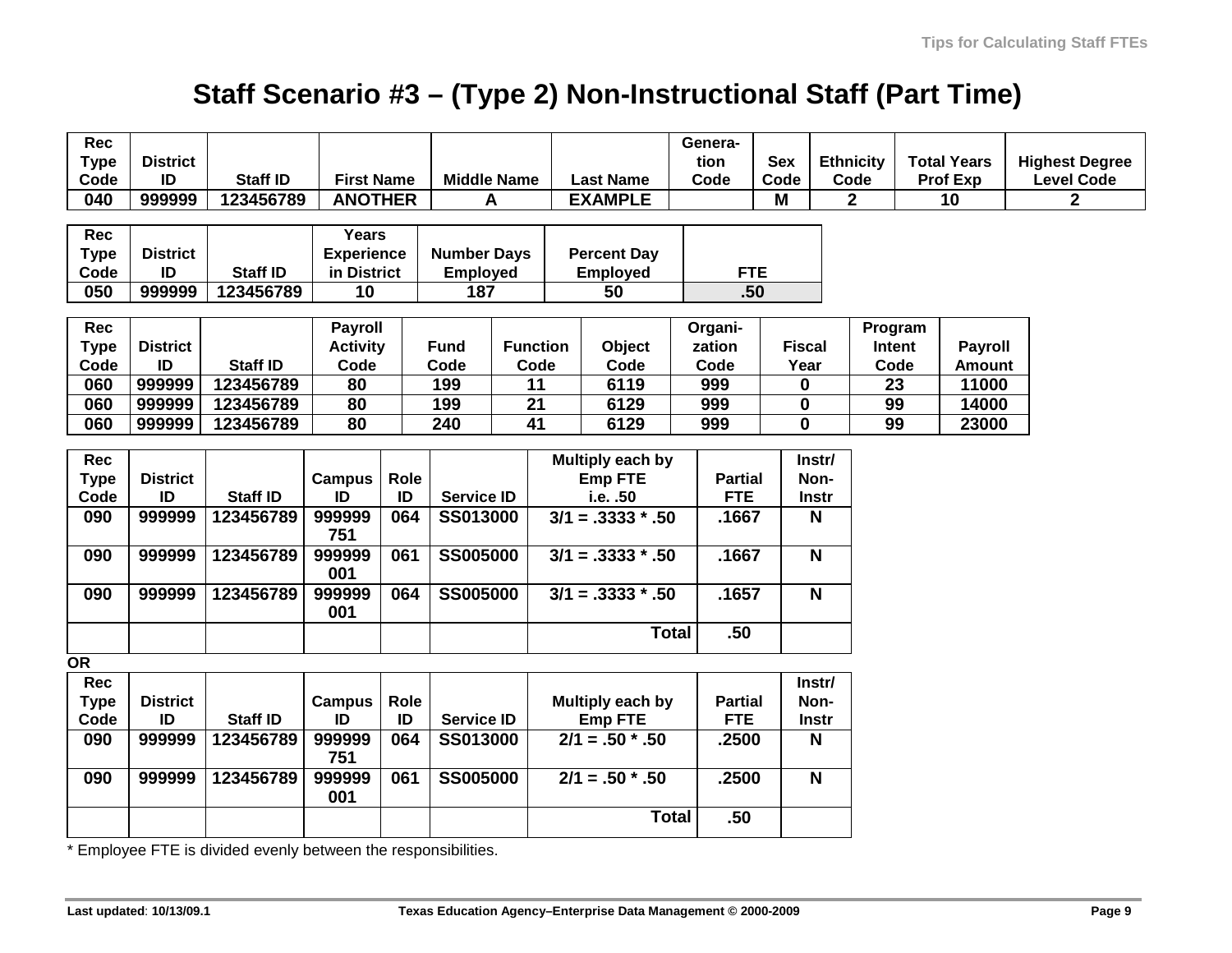## **Staff Scenario #4 – (Type 3) Instructional Staff (Full Time)**

| Rec         |                 |                 |                   |                   |                   |                    |                 |                    | Genera-        |                      |                  |                |                    |                       |
|-------------|-----------------|-----------------|-------------------|-------------------|-------------------|--------------------|-----------------|--------------------|----------------|----------------------|------------------|----------------|--------------------|-----------------------|
| <b>Type</b> | <b>District</b> |                 |                   |                   |                   |                    |                 |                    | tion           | <b>Sex</b>           | <b>Ethnicity</b> |                | <b>Total Years</b> | <b>Highest Degree</b> |
| Code        | ID              | <b>Staff ID</b> |                   | <b>First Name</b> |                   | <b>Middle Name</b> |                 | <b>Last Name</b>   | Code           | Code                 | Code             |                | Prof Exp           | <b>Level Code</b>     |
| 040         | 999999          | 123456789       |                   | <b>EXAMPLE</b>    |                   | <b>OF</b>          |                 | <b>FULLTIME</b>    |                | F                    |                  |                | 10                 | 2                     |
|             |                 |                 |                   |                   |                   |                    |                 |                    |                |                      |                  |                |                    |                       |
| Rec         |                 |                 | Years             |                   |                   |                    |                 |                    |                |                      |                  |                |                    |                       |
| Type        | <b>District</b> |                 | <b>Experience</b> |                   |                   | <b>Number Days</b> |                 | <b>Percent Day</b> |                |                      |                  |                |                    |                       |
| Code        | ID              | <b>Staff ID</b> | in District       |                   | <b>Employed</b>   |                    |                 | <b>Employed</b>    |                | <b>FTE</b>           |                  |                |                    |                       |
| 050         | 999999          | 123456789       | 10                |                   | 187               |                    |                 | 100                |                | 1                    |                  |                |                    |                       |
|             |                 |                 |                   |                   |                   |                    |                 |                    |                |                      |                  |                |                    |                       |
| Rec         |                 |                 | <b>Payroll</b>    |                   |                   |                    |                 |                    | Organi-        |                      |                  | Program        |                    |                       |
| Type        | <b>District</b> |                 | <b>Activity</b>   |                   | <b>Fund</b>       |                    | <b>Function</b> | Object             | zation         | <b>Fiscal</b>        |                  | Intent         | <b>Payroll</b>     |                       |
| Code        | ID              | <b>Staff ID</b> | Code              |                   | Code              |                    | Code            | Code               | Code           | Year                 |                  | Code           | <b>Amount</b>      |                       |
| 060         | 999999          | 123456789       | 80                |                   | 199               |                    | 11              | 6119               | 999            | $\bf{0}$             |                  | 23             | 11000              |                       |
| 060         | 999999          | 123456789       | 80                |                   | 199               |                    | 21              | 6129               | 999            | $\mathbf 0$          |                  | 99             | 14000              |                       |
| 060         | 999999          | 123456789       | 80                |                   | 199               |                    | 41              | 6129               | 999            | 0                    |                  | 99             | 23000              |                       |
|             |                 |                 |                   |                   |                   |                    |                 |                    |                |                      |                  |                |                    |                       |
| Rec         |                 |                 |                   |                   |                   |                    | <b>Class</b>    | <b>Class</b>       |                | <b>Multiply each</b> |                  |                | Instr/             |                       |
| Type        | <b>District</b> |                 | Campus            | Role              |                   |                    | <b>Type</b>     | ID                 | <b>Monthly</b> | by Emp FTE           |                  | <b>Partial</b> | Non-               |                       |
| Code        | ID              | <b>Staff ID</b> | ID                | ID                | <b>Service ID</b> |                    | Code            | <b>Number</b>      | <b>Minutes</b> | i.e. 1               |                  | <b>FTE</b>     | <b>Instr</b>       |                       |
| 090         | 999999          | 123456789       | 999999            | 087               | SS013000          |                    | 01              | 123456             | 2400           | 2400 / 8400          |                  | .2857          |                    |                       |
|             |                 |                 | 001               |                   |                   |                    |                 |                    |                | $=.2857 * 1$         |                  |                |                    |                       |
| 090         | 999999          | 123456789       | 999999            | 087               | <b>SE000006</b>   |                    | 01              | 234567             | 3000           | 3000 / 8400          |                  | .3571          |                    |                       |
|             |                 |                 | 001               |                   |                   |                    |                 |                    |                | $=.3571 * 1$         |                  |                |                    |                       |
| 090         | 999999          | 123456789       | 999999            | 087               | <b>SE000007</b>   |                    | 01              | 345678             | 3000           | 3000 / 8400          |                  | .3571          |                    |                       |
|             |                 |                 | 001               |                   |                   |                    |                 |                    |                | $=.3571 * 1$         |                  |                |                    |                       |
|             |                 |                 |                   |                   |                   |                    |                 | <b>Total</b>       | 8400           |                      |                  | 1              |                    |                       |
|             |                 |                 |                   |                   |                   |                    |                 |                    |                |                      |                  |                |                    |                       |

\* 8400 is the total minutes in a month ( 7 hrs/day \* 20 days ).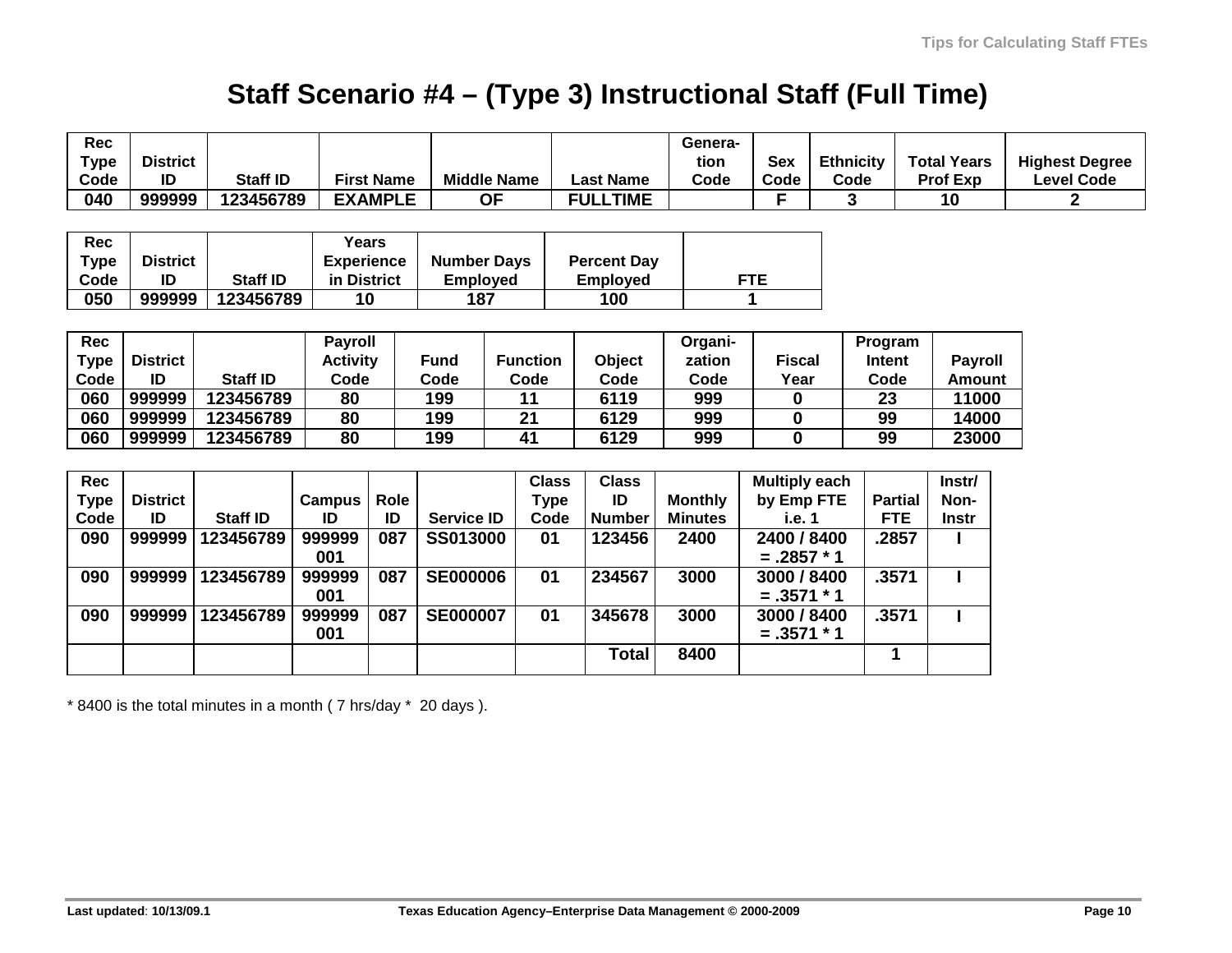## **Staff Scenario #5 – (Type 3) Instructional Staff (Part Time)**

| <b>Rec</b>  |                 |                 |                   |                |                    |                    |                  |                    |                  | Gener   |                    |                |                   |                  |  |                    |              |                       |  |  |
|-------------|-----------------|-----------------|-------------------|----------------|--------------------|--------------------|------------------|--------------------|------------------|---------|--------------------|----------------|-------------------|------------------|--|--------------------|--------------|-----------------------|--|--|
| <b>Type</b> | <b>District</b> |                 |                   |                |                    |                    |                  |                    |                  | a-tion  |                    | <b>Sex</b>     |                   | <b>Ethnicity</b> |  | <b>Total Years</b> |              | <b>Highest Degree</b> |  |  |
| Code        | ID              | <b>Staff ID</b> | <b>First Name</b> |                |                    | <b>Middle Name</b> |                  |                    | <b>Last Name</b> | Code    |                    | Code           |                   | Code             |  | <b>Prof Exp</b>    |              | <b>Level Code</b>     |  |  |
| 040         | 999999          | 123456789       |                   | <b>EXAMPLE</b> |                    | <b>OF</b>          |                  |                    | <b>PARTTIME</b>  |         |                    | M              |                   | 4                |  | 10                 |              | $\mathbf{2}$          |  |  |
|             |                 |                 |                   |                |                    |                    |                  |                    |                  |         |                    |                |                   |                  |  |                    |              |                       |  |  |
| Rec         |                 |                 | Years             |                |                    |                    |                  |                    |                  |         |                    |                |                   |                  |  |                    |              |                       |  |  |
| <b>Type</b> | <b>District</b> |                 | <b>Experience</b> |                | <b>Number Days</b> |                    |                  | <b>Percent Day</b> |                  |         |                    |                |                   |                  |  |                    |              |                       |  |  |
| Code        | ID              | <b>Staff ID</b> | in District       |                | <b>Employed</b>    |                    |                  | <b>Employed</b>    |                  |         | <b>FTE</b>         |                |                   |                  |  |                    |              |                       |  |  |
| 050         | 999999          | 123456789       | 10                |                | 187                |                    |                  | 50                 |                  |         | .50                |                |                   |                  |  |                    |              |                       |  |  |
| <b>OR</b>   |                 |                 |                   |                |                    |                    |                  |                    |                  |         |                    |                |                   |                  |  |                    |              |                       |  |  |
| <b>Rec</b>  |                 |                 | Years             |                |                    |                    |                  |                    |                  |         |                    |                |                   |                  |  |                    |              |                       |  |  |
| <b>Type</b> | <b>District</b> |                 | <b>Experience</b> |                | <b>Number Days</b> |                    |                  | <b>Percent Day</b> |                  |         |                    |                |                   |                  |  |                    |              |                       |  |  |
| Code        | ID              | <b>Staff ID</b> | in District       |                | <b>Employed</b>    |                    |                  |                    | <b>Employed</b>  |         | <b>FTE</b>         |                |                   |                  |  |                    |              |                       |  |  |
| 050         | 999999          | 123456789       | 10                |                | 93.5               |                    | 100              |                    |                  | .50     |                    |                |                   |                  |  |                    |              |                       |  |  |
|             |                 |                 |                   |                |                    |                    |                  |                    |                  |         |                    |                |                   |                  |  |                    |              |                       |  |  |
| <b>Rec</b>  |                 |                 | <b>Payroll</b>    |                |                    |                    |                  |                    |                  | Organi- |                    |                |                   | Program          |  |                    |              |                       |  |  |
| <b>Type</b> | <b>District</b> |                 | <b>Activity</b>   |                | <b>Fund</b>        |                    | <b>Function</b>  |                    | Object           | zation  |                    |                | <b>Fiscal</b>     | Intent           |  | <b>Payroll</b>     |              |                       |  |  |
| Code        | ID              | <b>Staff ID</b> | Code              |                | Code               |                    | Code             |                    | Code             |         | Code               |                | Year              | Code             |  | <b>Amount</b>      |              |                       |  |  |
| 060         | 999999          | 123456789       | $\overline{80}$   |                | 199                |                    | 11               |                    | 6119             |         | 999<br>$\mathbf 0$ |                | 23                |                  |  | 11000              |              |                       |  |  |
| 060         | 999999          | 123456789       | 80                |                | 199                |                    | 21               |                    | 6129             | 999     |                    |                | $\bf{0}$<br>99    |                  |  | 14000              |              |                       |  |  |
| 060         | 999999          | 123456789       | 80                |                | 199                |                    | $\overline{41}$  |                    | 6129             | 999     |                    |                | $\mathbf 0$       | 99               |  | 23000              |              |                       |  |  |
|             |                 |                 |                   |                |                    |                    |                  |                    |                  |         |                    |                |                   |                  |  |                    |              |                       |  |  |
| <b>Rec</b>  |                 |                 |                   |                |                    |                    |                  |                    |                  |         |                    |                |                   | Multiply each by |  |                    | Instr/       |                       |  |  |
| <b>Type</b> | <b>District</b> |                 | Campus            | Role           |                    |                    | <b>Class</b>     |                    | <b>Class ID</b>  |         |                    | <b>Monthly</b> |                   | <b>Emp FTE</b>   |  | <b>Partial</b>     | Non-         |                       |  |  |
| Code        | ID              | <b>Staff ID</b> | ID                | ID             | <b>Service ID</b>  |                    | <b>Type Code</b> |                    | <b>Number</b>    |         |                    | <b>Minutes</b> |                   | i.e. .50         |  | <b>FTE</b>         | <b>Instr</b> |                       |  |  |
| 090         | 999999          | 123456789       | 999999            | 047            | <b>SS013000</b>    |                    | 01               |                    | S13000           |         |                    | 1200           |                   | 1200 / 3000      |  | .2000              |              |                       |  |  |
|             |                 |                 | 001               |                |                    |                    |                  |                    |                  |         |                    |                |                   | $=.40*.50$       |  |                    |              |                       |  |  |
| 090         | 999999          | 123456789       | 999999            | 087            |                    | <b>SE000006</b>    |                  | 02                 | <b>S00006</b>    |         |                    | 1800           |                   | 1800 / 3000      |  | .3000              |              |                       |  |  |
|             |                 |                 | 001               |                |                    |                    |                  |                    |                  |         |                    |                |                   | $=.60*.50$       |  |                    |              |                       |  |  |
|             |                 |                 |                   |                |                    |                    |                  |                    |                  |         | <b>Total</b>       |                | $\overline{3}000$ |                  |  |                    |              | 0.50                  |  |  |
|             |                 |                 |                   |                |                    |                    |                  |                    |                  |         |                    |                |                   |                  |  |                    |              |                       |  |  |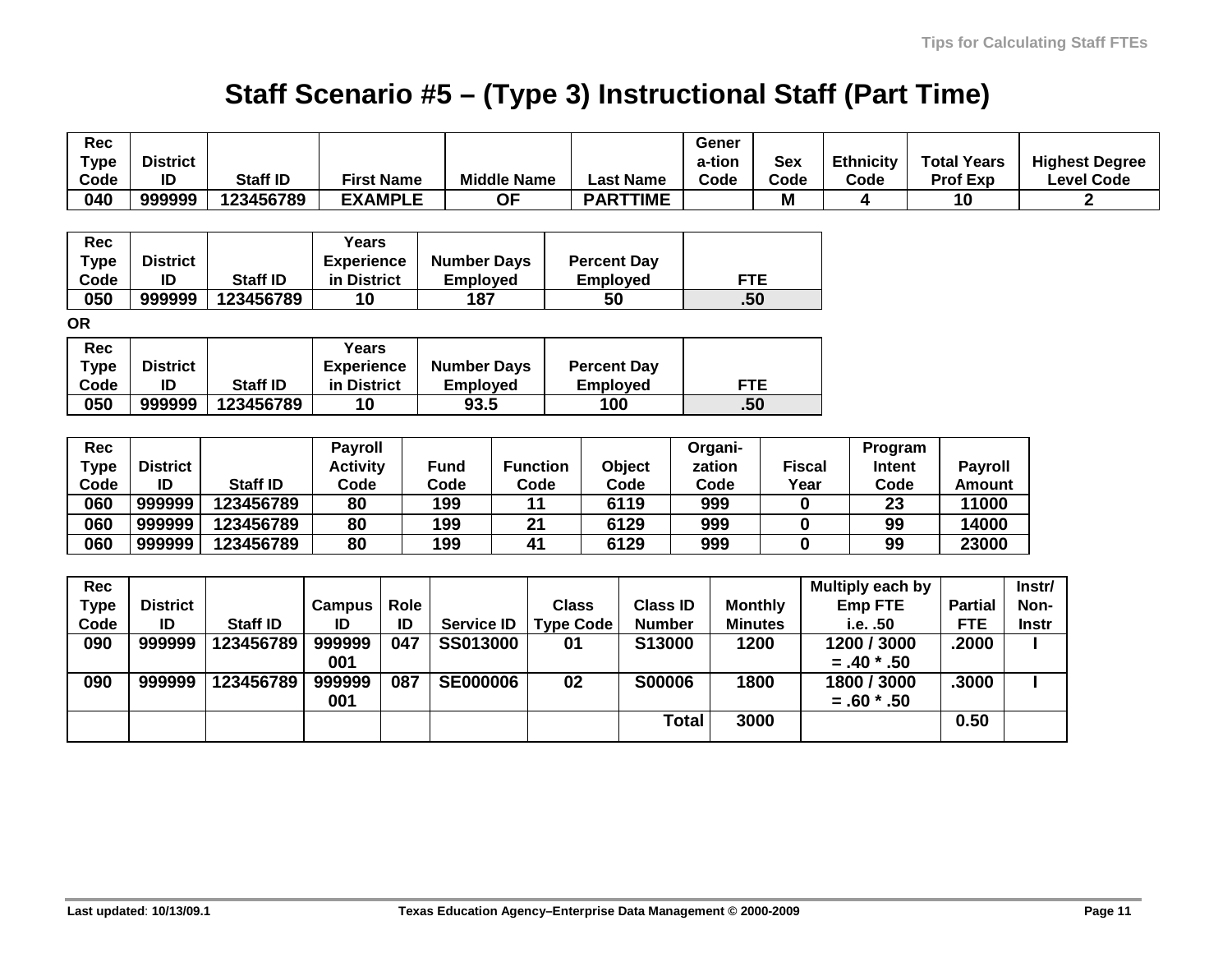## **Staff Scenario #6 – (Type 4) Mixture of Types 2 and 3 – Case 1 (Full Time)**

| <b>Rec</b>  |                 |                 |                   |      |                    |                    |              |                    | Genera-        |                        |                  |        |                    |                       |  |  |
|-------------|-----------------|-----------------|-------------------|------|--------------------|--------------------|--------------|--------------------|----------------|------------------------|------------------|--------|--------------------|-----------------------|--|--|
| <b>Type</b> | <b>District</b> |                 |                   |      |                    |                    |              |                    | tion           | <b>Sex</b>             | <b>Ethnicity</b> |        | <b>Total Years</b> | <b>Highest Degree</b> |  |  |
| Code        | ID              | <b>Staff ID</b> | <b>First Name</b> |      | <b>Middle Name</b> |                    |              | <b>Last Name</b>   | Code           | Code                   | Code             |        | <b>Prof Exp</b>    | <b>Level Code</b>     |  |  |
| 040         | 999999          | 123456789       | <b>FULLTIME</b>   |      | <b>CASEONE</b>     |                    |              | <b>TYPEFOUR</b>    |                | F.                     | 5                |        | 10                 | $\mathbf{2}$          |  |  |
|             |                 |                 |                   |      |                    |                    |              |                    |                |                        |                  |        |                    |                       |  |  |
| Rec         |                 |                 | Years             |      |                    |                    |              |                    |                |                        |                  |        |                    |                       |  |  |
| <b>Type</b> | <b>District</b> |                 | <b>Experience</b> |      |                    | <b>Number Days</b> |              | <b>Percent Day</b> |                |                        |                  |        |                    |                       |  |  |
| Code        | ID              | <b>Staff ID</b> | in District       |      | <b>Employed</b>    |                    |              | <b>Employed</b>    | <b>FTE</b>     |                        |                  |        |                    |                       |  |  |
| 050         | 999999          | 123456789       | 10                |      |                    | 187                |              | 100                | 1              |                        |                  |        |                    |                       |  |  |
|             |                 |                 |                   |      |                    |                    |              |                    |                |                        |                  |        |                    |                       |  |  |
| <b>Rec</b>  |                 |                 | <b>Payroll</b>    |      |                    |                    |              |                    |                |                        | Organi-          |        | Program            |                       |  |  |
| <b>Type</b> | <b>District</b> |                 | <b>Activity</b>   |      | <b>Fund</b>        | <b>Function</b>    |              | Object             | zation         | <b>Fiscal</b>          | <b>Intent</b>    |        | <b>Payroll</b>     |                       |  |  |
| Code        | ID              | <b>Staff ID</b> | Code              |      | Code               |                    | Code         | Code               | Code           | Year                   |                  | Code   | <b>Amount</b>      |                       |  |  |
| 060         | 999999          | 123456789       | 80                |      | 199                |                    | 11           | 6119               | 999            | 0                      |                  |        | 11000              |                       |  |  |
| 060         | 999999          | 123456789       | 80                |      | 199                |                    | 21           | 6129               | 999            | $\mathbf 0$            | 99               |        | 14000              |                       |  |  |
| 060         | 999999          | 123456789       | 80                |      | 240                | 41                 |              | 6129               | 999            | 0                      | 99               |        | 23000              |                       |  |  |
|             |                 |                 |                   |      |                    |                    |              |                    |                |                        |                  |        |                    |                       |  |  |
| <b>Rec</b>  |                 |                 |                   |      |                    |                    | <b>Class</b> |                    |                |                        | Multiply each by |        |                    | Instr/                |  |  |
| <b>Type</b> | <b>District</b> |                 | <b>Campus</b>     | Role |                    |                    | <b>Type</b>  | <b>Class ID</b>    |                |                        | <b>Emp FTE</b>   |        | <b>Partial</b>     | Non-                  |  |  |
| Code        | ID              | <b>Staff ID</b> | ID                | ID   | <b>Service ID</b>  |                    | Code         | <b>Number</b>      |                | <b>Monthly Minutes</b> |                  | i.e. 1 | <b>FTE</b>         | <b>Instr</b>          |  |  |
| 090         | 999999          | 123456789       | 999999            | 036  | <b>SA000004</b>    |                    | 01           | S12345             | 1200           |                        | 1200 / 8400      |        | .1429              |                       |  |  |
|             |                 |                 | 751               |      |                    |                    |              |                    |                |                        | $=.1429 * 1$     |        |                    |                       |  |  |
| 090         | 999999          | 123456789       | 999999            | 087  | 03220200           |                    | 01           | E20200             | 1800           |                        | 1800 / 8400      |        | .2143              |                       |  |  |
|             |                 |                 | 001               |      |                    |                    |              |                    |                |                        | $=.2143*1$       |        |                    |                       |  |  |
| 090         | 999999          | 123456789       | 999999            | 087  | 03220300           |                    | 01           | E20300             | 2400           |                        | 2400 / 8400      |        | .2857              |                       |  |  |
|             |                 |                 | 001               |      |                    |                    |              |                    |                |                        | $=.2857 * 1$     |        |                    |                       |  |  |
| 090         | 999999          | 123456789       | 999999            | 008  | <b>SS007000</b>    |                    |              |                    | 8400-5400=3000 |                        | 3000 / 8400      |        | .3571              | $\mathbf N$           |  |  |
|             |                 |                 | 001               |      |                    |                    |              |                    |                |                        | $=.3571 * 1$     |        |                    |                       |  |  |
|             |                 |                 |                   |      |                    |                    |              | <b>Total</b>       | 8400           |                        |                  |        | 1                  |                       |  |  |
|             |                 |                 |                   |      |                    |                    |              |                    |                |                        |                  |        |                    |                       |  |  |

\* Total Classroom duration TTIME (sum of monthly minutes from instructional records) is 5400, which is less than 8400. The non-instructional minutes are calculated as (8400 – TTIME) / number of non-instructional records.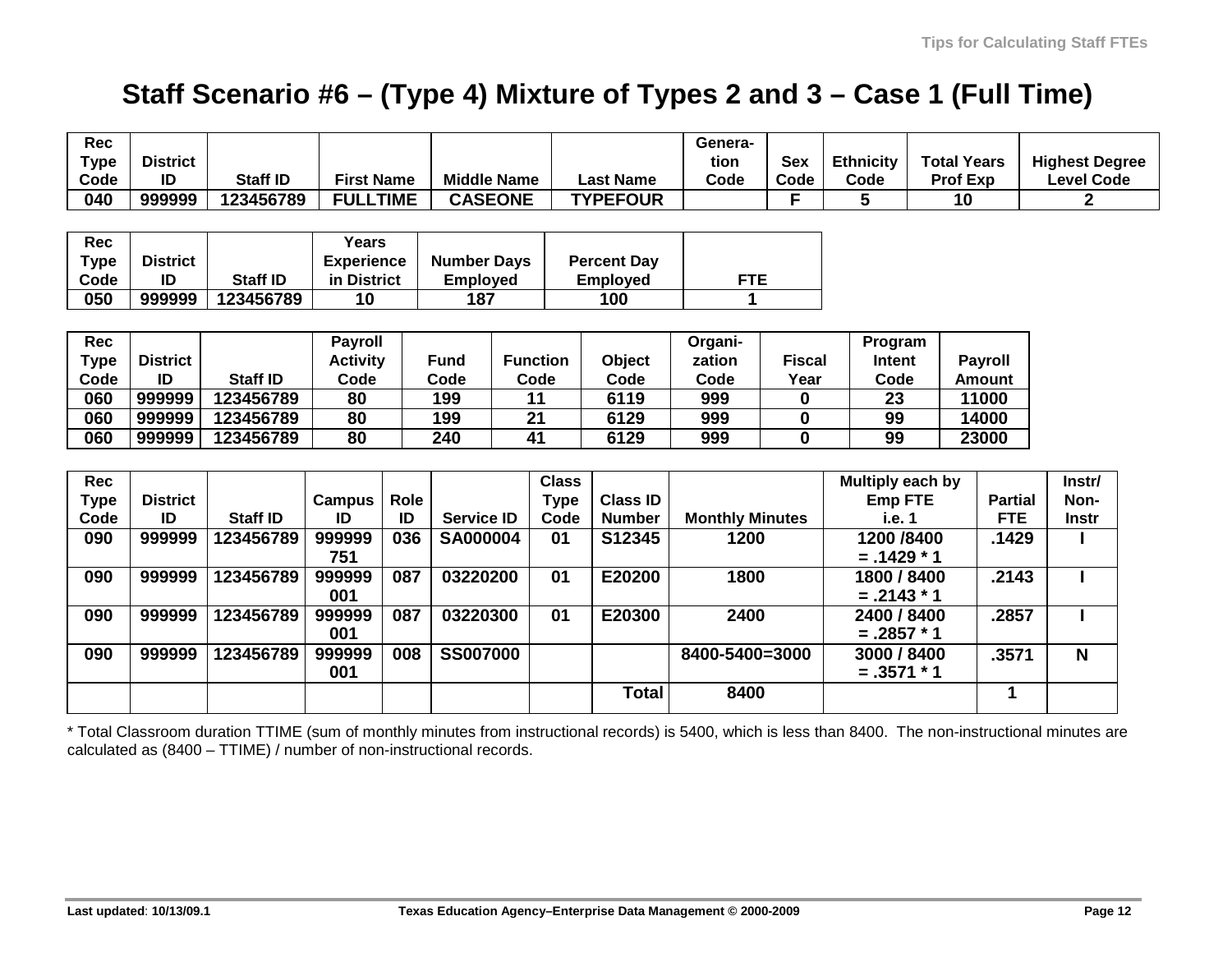## **Staff Scenario #7 – (Type 4) Mixture of Types 2 and 3 – Case 2 (Full Time)**

| Rec         |                  |                 |                   |      |                    |                 |                  |                    | Genera-                |               |                  |                      |                |                                  |
|-------------|------------------|-----------------|-------------------|------|--------------------|-----------------|------------------|--------------------|------------------------|---------------|------------------|----------------------|----------------|----------------------------------|
| <b>Type</b> | <b>District</b>  |                 |                   |      |                    |                 |                  |                    | tion                   | <b>Sex</b>    | <b>Ethnicity</b> | <b>Total Years</b>   |                | <b>Highest Degree</b>            |
| Code        | ID               | <b>Staff ID</b> | <b>First Name</b> |      | <b>Middle Name</b> |                 | <b>Last Name</b> |                    | Code                   | Code          | Code             | <b>Prof Exp</b>      |                | <b>Level Code</b>                |
| 040         | 999999           | 123456789       | <b>TYPEFOUR</b>   |      | <b>CASETWO</b>     |                 | <b>FULLTIME</b>  |                    |                        | M             | 5                | 10                   |                | $\overline{\mathbf{2}}$          |
|             |                  |                 |                   |      |                    |                 |                  |                    |                        |               |                  |                      |                |                                  |
| <b>Rec</b>  |                  |                 | <b>Years</b>      |      |                    |                 |                  |                    |                        |               |                  |                      |                |                                  |
| <b>Type</b> | <b>Districtl</b> |                 | <b>Experience</b> |      | <b>Number Days</b> |                 |                  | <b>Percent Day</b> |                        |               |                  |                      |                |                                  |
| Code        | D                | <b>Staff ID</b> | in District       |      | <b>Employed</b>    |                 |                  | <b>Employed</b>    |                        | <b>FTE</b>    |                  |                      |                |                                  |
| 050         | 999999           | 123456789       | 10                |      | 187                |                 |                  | 100                | 1                      |               |                  |                      |                |                                  |
|             |                  |                 |                   |      |                    |                 |                  |                    |                        |               |                  |                      |                |                                  |
| <b>Rec</b>  |                  |                 | <b>Payroll</b>    |      |                    |                 |                  |                    | Organi-                |               | Program          |                      |                |                                  |
| <b>Type</b> | <b>District</b>  |                 | <b>Activity</b>   |      | <b>Fund</b>        | <b>Function</b> |                  | Object             | zation                 | <b>Fiscal</b> | <b>Intent</b>    |                      | <b>Payroll</b> |                                  |
| Code        | ID               | <b>Staff ID</b> | Code              |      | Code               | Code            |                  | Code               | Code                   | Year          | Code             |                      | <b>Amount</b>  |                                  |
| 060         | 999999           | 123456789       | 80                |      | 199                |                 | 11               | 6119               | 999                    | 0             | 23               |                      | 11000          |                                  |
| 060         | 999999           | 123456789       | 80                |      | 199                |                 | 21               | 6129               | 999                    | 0             | 99               |                      | 14000          |                                  |
| 060         | 999999           | 123456789       | 80                |      | 240                | 41              |                  | 6129               | 999                    | 0             | 99               |                      | 23000          |                                  |
|             |                  |                 |                   |      |                    |                 |                  |                    |                        |               |                  |                      |                |                                  |
| <b>Rec</b>  |                  |                 |                   |      |                    |                 | <b>Class</b>     |                    |                        |               |                  | <b>Multiply each</b> |                | Instr/                           |
| <b>Type</b> | <b>District</b>  |                 | <b>Campus</b>     | Role |                    |                 | <b>Type</b>      | <b>Class ID</b>    |                        |               |                  | by Emp FTE           | <b>Partial</b> | Non-                             |
| Code        | ID               | <b>Staff ID</b> | ID                | ID   | <b>Service ID</b>  |                 | Code             | <b>Number</b>      | <b>Monthly Minutes</b> |               | i.e. 1           |                      | <b>FTE</b>     | <b>Instr</b>                     |
| 090         | 999999           | 123456789       | 999999            | 087  | 03220200           |                 | 01               | E20200             |                        | 9600          |                  | 9600 / 12000         | .8000          |                                  |
|             |                  |                 | 001               |      |                    |                 |                  |                    |                        |               |                  | $=.8 * 1$            |                |                                  |
| 090         | 999999           | 123456789       | 999999            | 022  | <b>SS009000</b>    |                 |                  |                    |                        | 1200          |                  | 1200 / 12000         | .1000          | $\overline{\mathsf{N}}$          |
|             |                  |                 | 001               |      |                    |                 |                  |                    |                        |               |                  | $=.1 * 1$            |                |                                  |
| 090         | 999999           | 123456789       | 999999            | 024  | <b>SS008000</b>    |                 |                  |                    |                        | 1200          |                  | 1200 / 12000         |                | $\overline{\mathsf{N}}$<br>.1000 |
|             |                  |                 | 001               |      |                    |                 |                  |                    |                        |               |                  | $=.1 * 1$            |                |                                  |
|             |                  |                 |                   |      |                    |                 |                  | <b>Total</b>       |                        | 12000         |                  |                      | 1              |                                  |
|             |                  |                 |                   |      |                    |                 |                  |                    |                        |               |                  |                      |                |                                  |

**Note:** If instructional minutes >= 8400 (as they do in this example), then:

non-instructional minutes = 1200 minutes (assumed to be 1 hour per day x 5 days per week x 4 weeks per month) non-instructional PFTE = 1200/(9600 + 1200) = .1 instructional PFTE = 9600/(9600+1200) = .8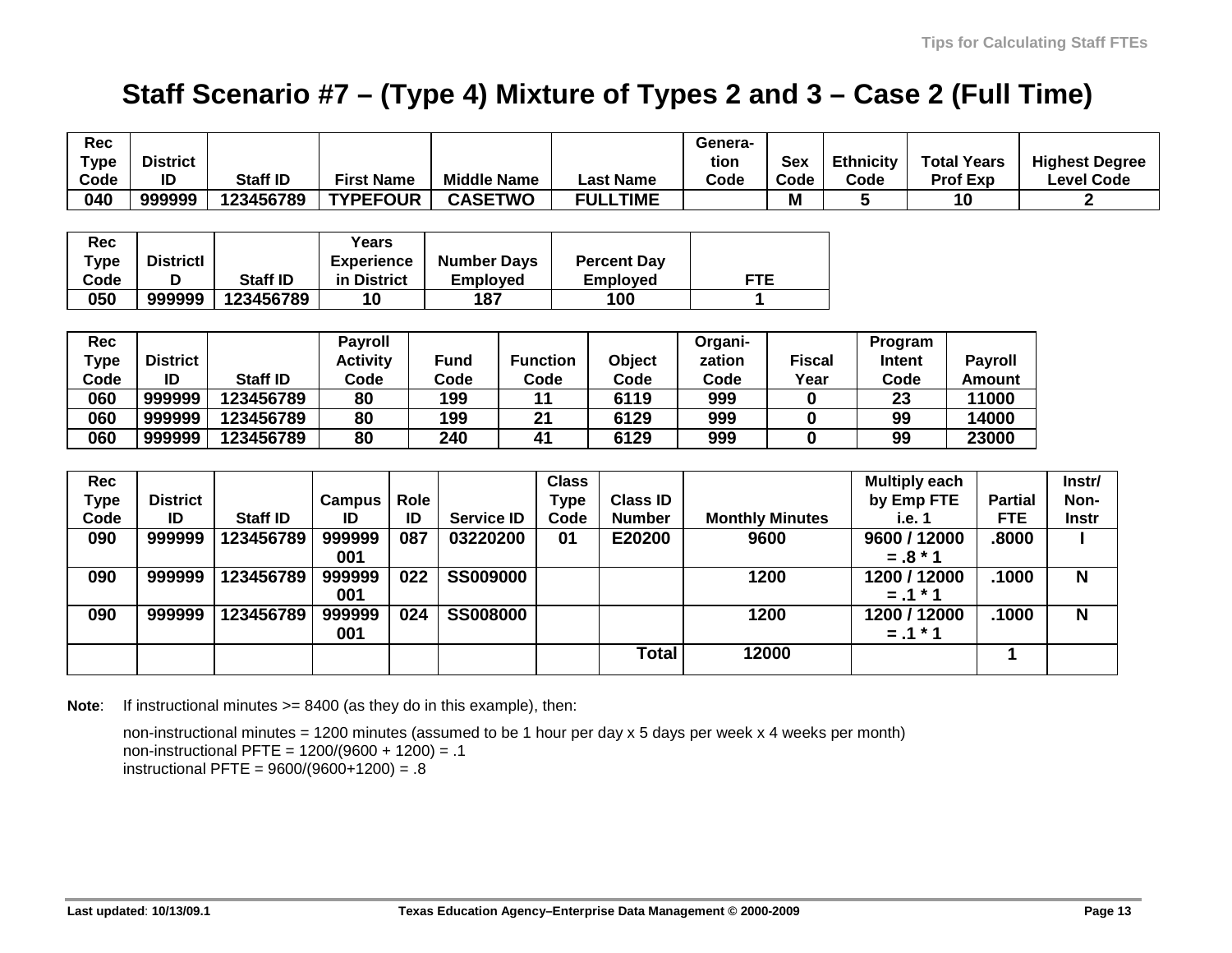### **Staff Scenario #8 – (Type 4) Mixture of Types 2 and 3 – Case 3 (Part Time)**

| <b>Rec</b><br><b>Type</b><br>Code | <b>District</b><br>ID | <b>Staff ID</b> | <b>First Name</b> |      | <b>Middle Name</b> |                 |                 | <b>Last Name</b>   | Genera-<br>tion<br>Code | <b>Sex</b><br>Code     | <b>Ethnicity</b><br>Code | <b>Total Years</b><br>Prof Exp |                | <b>Highest Degree</b><br><b>Level Code</b> |
|-----------------------------------|-----------------------|-----------------|-------------------|------|--------------------|-----------------|-----------------|--------------------|-------------------------|------------------------|--------------------------|--------------------------------|----------------|--------------------------------------------|
| 040                               | 999999                | 123456789       | <b>TYPEFOUR</b>   |      | <b>PARTTIME</b>    |                 |                 | <b>CASETHREE</b>   |                         | F                      | 5                        | 10                             |                | $\mathbf 2$                                |
|                                   |                       |                 |                   |      |                    |                 |                 |                    |                         |                        |                          |                                |                |                                            |
| Rec                               |                       |                 | Years             |      |                    |                 |                 |                    |                         |                        |                          |                                |                |                                            |
| <b>Type</b>                       | <b>District</b>       |                 | <b>Experience</b> |      | <b>Number Days</b> |                 |                 | <b>Percent Day</b> |                         |                        |                          |                                |                |                                            |
| Code                              | ID                    | <b>Staff ID</b> | in District       |      | <b>Employed</b>    |                 | <b>Employed</b> |                    | <b>FTE</b>              |                        |                          |                                |                |                                            |
| 050                               | 999999                | 123456789       | 10                |      | 187                |                 | 65              |                    | .65                     |                        |                          |                                |                |                                            |
|                                   |                       |                 |                   |      |                    |                 |                 |                    |                         |                        |                          |                                |                |                                            |
| <b>Rec</b>                        |                       |                 | <b>Payroll</b>    |      |                    |                 |                 |                    | Organi-                 |                        | Program                  |                                |                |                                            |
| <b>Type</b>                       | <b>District</b>       |                 | <b>Activity</b>   |      | <b>Fund</b>        | <b>Function</b> |                 | Object             | zation                  | <b>Fiscal</b>          | Intent                   |                                | <b>Payroll</b> |                                            |
| Code                              | ID                    | <b>Staff ID</b> | Code              |      | Code               |                 | Code            | Code               | Code                    | Year                   | Code                     |                                | <b>Amount</b>  |                                            |
| 060                               | 999999                | 123456789       | 80                |      | 199                |                 | 11              | 6119               | 999                     | 0                      | 23                       |                                | 11000          |                                            |
| 060                               | 999999                | 123456789       | 80                |      | 199                |                 | 21              | 6129               | 999                     | 0                      | 99                       |                                | 14000          |                                            |
| 060                               | 999999                | 123456789       | 80                |      | 240                |                 | 41<br>6129      |                    | 999                     | 0                      | 99                       |                                | 23000          |                                            |
|                                   |                       |                 |                   |      |                    |                 |                 |                    |                         |                        |                          |                                |                |                                            |
| <b>Rec</b>                        |                       |                 |                   |      |                    |                 | <b>Class</b>    |                    |                         |                        |                          | <b>Multiply each</b>           |                | Instr/                                     |
| <b>Type</b>                       | <b>District</b>       |                 | <b>Campus</b>     | Role |                    |                 | <b>Type</b>     | <b>Class ID</b>    |                         |                        |                          | by Emp FTE                     | <b>Partial</b> | Non-                                       |
| Code                              | ID                    | <b>Staff ID</b> | ID                | ID   | <b>Service ID</b>  |                 | Code            | <b>Number</b>      |                         | <b>Monthly Minutes</b> |                          | i.e. .65                       | <b>FTE</b>     | <b>Instr</b>                               |
| 090                               | 999999                | 123456789       | 999999            | 055  | SS013000           |                 |                 |                    | 8400-4200=4200          |                        |                          | 4200 / 8400                    | .3250          | N                                          |
|                                   |                       |                 | 751               |      |                    |                 |                 |                    |                         |                        |                          | $=.5000*.65$                   |                |                                            |
| 090                               | 999999                | 123456789       | 999999            | 087  | 03100500           |                 | 01              | <b>M00500</b>      | 1800                    |                        |                          | 1800 / 8400                    |                | .1393                                      |
|                                   |                       |                 | 001               |      |                    |                 |                 |                    |                         |                        |                          | $=.2143*.65$                   |                |                                            |
| 090                               | 999999                | 123456789       | 999999            | 087  | 03100600           |                 | 01              | <b>M00600</b>      | 2400                    |                        |                          | 2400 / 8400                    |                | .1857                                      |
|                                   |                       |                 | 001               |      |                    |                 |                 |                    |                         |                        |                          | $=.2857*.65$                   |                |                                            |
|                                   |                       |                 |                   |      |                    |                 |                 | <b>Total</b>       |                         | 8400                   |                          |                                | .65            |                                            |
|                                   |                       |                 |                   |      |                    |                 |                 |                    |                         |                        |                          |                                |                |                                            |

\* Total Classroom duration TTIME (sum of monthly minutes from instructional records) is 4200, which is less than 8400. The non-instructional minutes are calculated as (8400 – TTIME) / number of non-instructional records.